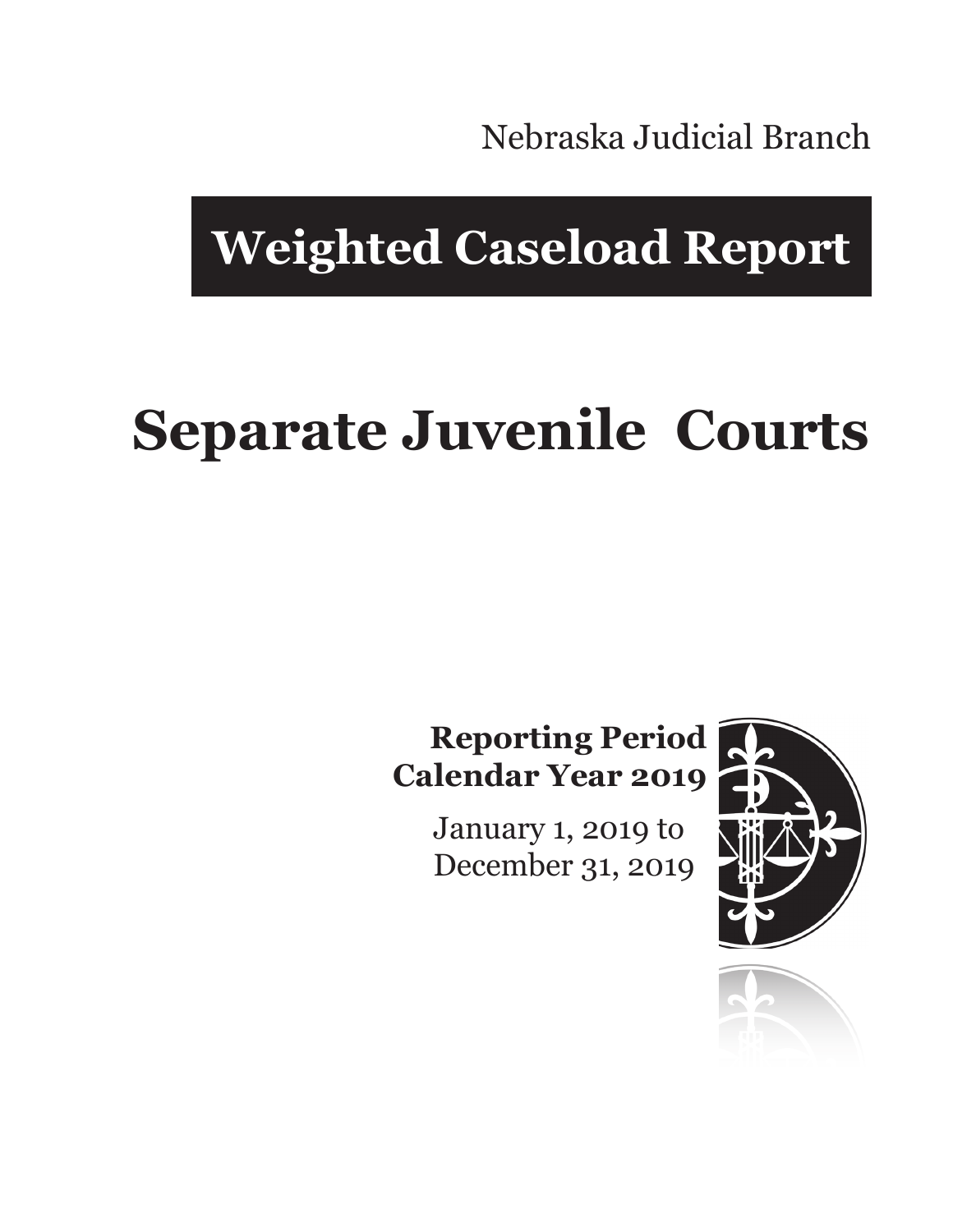### Nebraska Separate Juvenile Courts Weighted Caseload Report

#### **Calendar Year 2019 (January 1, 2019 — December 31, 2019)**

This Weighted Separate Juvenile Court Caseload Report contains caseload statistics for Nebraska's three separate Juvenile Courts. The judiciary of Nebraska currently assesses the need for judicial positions using a weighted caseload method based on cases opened. Weighted caseload systems provide objective, standardized determinations of resource needs.

*No quantitative judgeship assessment method, including a weighted caseload system will determine the exact number of judges required within a judicial district. But quantitative methods, such as weighted caseload can approximate the need for judgeships and provide a point of reference or standard for comparing relative need among judicial districts. Other measures, both qualitative and quantitative, may be used in conjunction with the weighted caseload standard calculation to support the assessment of judicial need. In particular, should the standard calculation show the need for a fractional judge (less than the full-time equivalent), additional assessments as to the relative workload per judge within a district and travel per judge may be useful. Also, other useful measures may include analyses of budget constraints, population trends, and other factors that may differentially affect the need for judges across districts.*

**Mission of the Nebraska Administrative Office of the Courts:**

Under the direction of the Nebraska Supreme Court, the Administrative Office of the Courts' mission is to ensure the public has equal access to justice, using leadership, education, technology, and administrative services to implement consistent, efficient, and effective court practices.



**Corey R. Steel | Nebraska State Court Administrator Nebraska Supreme Court**

Rm. 1213 State Capitol | P.O. Box 98910 | Lincoln, NE 68509 T 402.471.3730 | F 402.471.2197 www.supremecourt.ne.gov